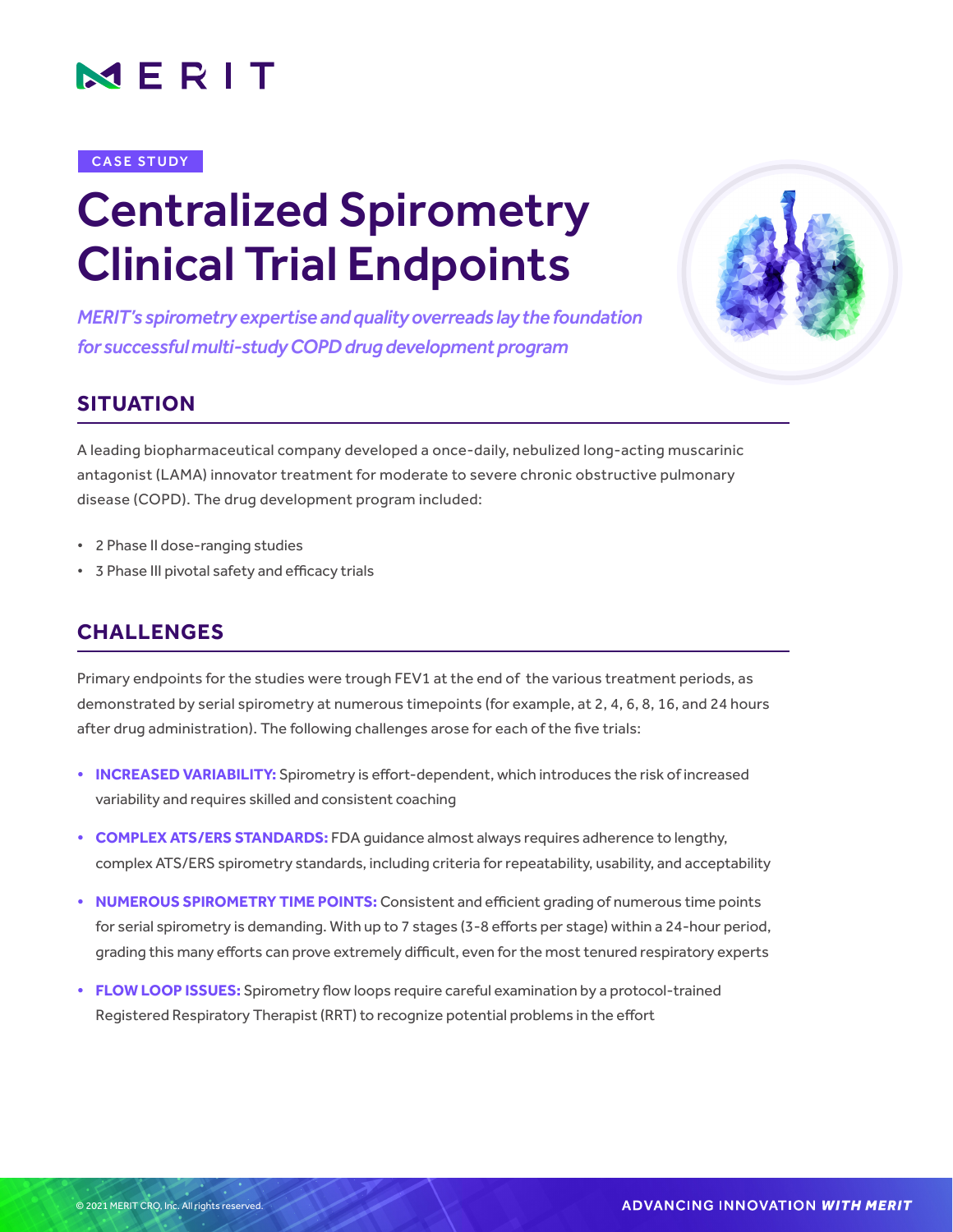#### **Example Spirometry Flow Loop Issues**



This is an example of a cough in the first second, rendering the effort unacceptable. It is important to ensure that the subject is ready prior to initiating spirometry (verify they have cleared their throat and are adequately hydrated).



The darker blue tracing is an example of an inconsistent effort. The peak and shape of the curve is not consistent with the other efforts. The lighter flow volume loops were acquired as part of the same session; these are also somewhat inconsistent.



This is an example of glottis closure. This effort is not acceptable. It is important to watch the subject as they perform efforts to ensure that they exhale completely, and that the mouthpiece is not occluded.

### **SOLUTION**

The sponsor chose MERIT to be their centralized spirometry partner for all five clinical trials for their LAMA innovator treatment for COPD. We provided standardized equipment, certified site training, spirometry capture utilizing our user-friendly proprietary software, meticulous data management and hundreds of thousands of high-quality spirometry overreads over the course of four years.

- **QUALITY OVERREADS:** Given that spirometry was a primary endpoint in all five studies, the quality of the spirometry overread service was paramount. MERIT's team of RRTs ensured all spirometry met ATS/ERS standards. They delivered efficient and repeatable overreads leading to less variable FEV1 data suitable for proving drug efficacy and ultimately, FDA submission and approval
- **• EXPERTISE:** The MERIT respiratory team had a solid understanding ofthe specific nuances of a COPD drug trial as well as how to manage concurrent large, centralized spirometry trials
- **• STANDARDIZED EQUIPMENT & TRAINING:** Uniformly sourced and rigorously tested equipment were provided along with study-specific manuals. Hands on training was presented at Investigator Meetings and supplemental training included comprehensive videos and webinars
- **• SPEED:** The Phase II studies were completed much faster than initially expected and included accelerated timelines for data acquisition, database lock, and transfer of the final data. MERIT exceeded expectations by providing the validated final data transfer 17 days ahead of schedule for one study and 39 days ahead of schedule for the other study
- **• CLEAN FINAL DATA SET:** The cleaning and validation ofthe final data set was completed in a timely manner and delivered, ready for FDA submission